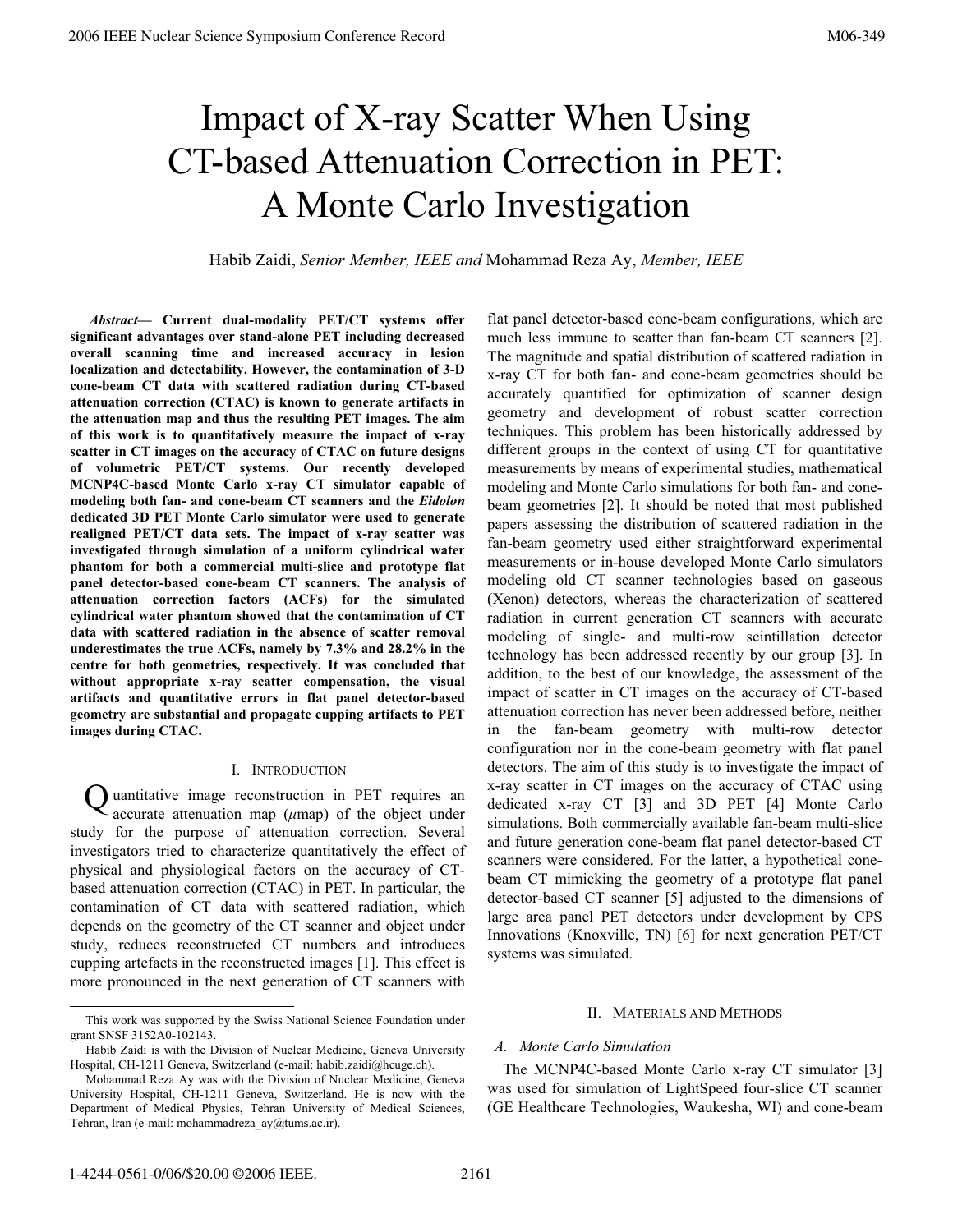panel detector-based CT scanner based on the geometry of a prototype flat panel detector-based CT scanner [5] modified to fit the size of LSO detector modules proposed for a panelbased PET scanner [6] for similar axial coverage. Full simulation of x-ray spectra including tracking the electrons into the x-ray tube target for the calculation of bremsstrahlung and produced characteristic photons was considered [7]. The collimator inside the detector housing (septa) in the LightSpeed scanner was accurately modelled through full photons transport inside the septa plates. After simulation of all views, a filtered backprojection reconstruction algorithm was used for image reconstruction of the simulated data sets. Likewise, the *Eidolon* 3D PET Monte Carlo simulator [4] was used to acquire emission data corresponding to the geometry of the ECAT ART PET scanner (CTI/Siemens, Knoxville, TN). Experimental and/or clinical validation of the PET and CT simulators is described elsewhere [3,4,8].

## *B. Attenuation Correction and Image Reconstruction*

The computation of ACFs derived from CTAC involved down-sampling the CT image matrix to 128×128 followed by Gaussian smoothing using a 6 mm kernel to match the spatial resolution of the PET scanner used in this study. CT numbers (in HU) were then transformed to linear attenuation coefficients at 511 keV using the calculated bi-linear curve. The created *μ*maps were forward projected to generate 47 ACF sinograms. The attenuation corrected projections were reconstructed using the 3DRP reprojection algorithm implemented within the ECAT 7.2.1 software (CTI Molecular Imaging Inc., Knoxville, TN) with a maximum acceptance angle corresponding to 17 rings and a span of 7. The default parameters used in clinical routine were applied (Ramp filter, cut-off frequency 0.35 cycles/pixel). The reconstructed images consist of 47 slices with 128×128 resolution and a voxel size set to  $1.72 \times 1.72 \times 3.4$  mm<sup>3</sup>.

## *C. Scattered Radiation Modeling*

To evaluate the impact of scattered radiation on CT images during CTAC in both fan-beam multi-slice and cone-beam panel detector-based CT, a cylindrical water phantom (200 mm diameter) was simulated for both geometries. Likewise, PET data of the same phantom with uniformly distributed activity of 18F were simulated using *Eidolon*. The scatter contribution during the simulation of CT data was separated from the primary component using the surface source method implemented in the MCNP4C Monte Carlo code. In this method, a virtual plane is considered after the scatter medium (water phantom) and the direction, energy and history of each photon passing through this plane is registered. In the next step, the scatter component is calculated by considering only photons which had at least one interaction before hitting this plan toward the detection system. The unscattered component is calculated using the same method by considering only photons which had no interaction before hitting the virtual

plane. The beam hardening effect was removed from the projections according to the method described by Kanamori *et al.* [9] to isolate its effects from scatter. The accuracy of beam hardening removal was validated by comparing corrected profiles with those simulated using monoenergetic photons with the effective CT energy (72 keV for the LightSpeed CT scanner operated at 120 kVp). The latter was calculated using experimental measurements based on the method proposed by Bai *et al.* [10]. Scatter correction of the simulated CT data was not performed for both fan- and cone-beam geometries to allow the assessment of the impact of x-ray scatter on the accuracy of CTAC in the absence of antiscatter grids and robust scatter correction algorithms. However, the physical scatter rejection components (septa) always present in multislice CT scanners were accurately modelled during the simulation. Thereafter, the simulated primary and total (sum of primary and scattered photons) projections were reconstructed using a filtered backprojection algorithm.

To assess the differences between the energy-dependent scatter components when using x-ray CT and radionuclidebased transmission scanning at 511 keV (e.g.  ${}^{68}Ga/{}^{68}Ge$ ), the *μ*map was generated for both conditions, i.e. using the x-ray spectra and mono-energetic 511 keV photons as input to the Monte Carlo CT simulator. To avoid the effect of using different imaging geometries and source configurations, the projections were simulated for both energies using the same scanner (LightSpeed CT scanner).

#### III. RESULTS

Fig. 1 shows Monte Carlo simulated scatter profiles for the cylindrical water phantom (200 mm diameter) calculated for CT (x-ray spectra, 120 kVp) and monoenergetic PET (511 keV) energies.



Fig. 1. Simulated scatter profiles for a cylindrical water phantom (200 mm diameter) in both 120 kVp x-ray spectra (doted line) and monoenergetic 511 keV photons (solid line) using a dedicated Monte Carlo x-ray CT simulator.

A total number of  $1.9\times10^9$  photons were simulated. The fanbeam angle was adjusted to cover the water phantom in order to increase the simulation efficiency. The magnitude and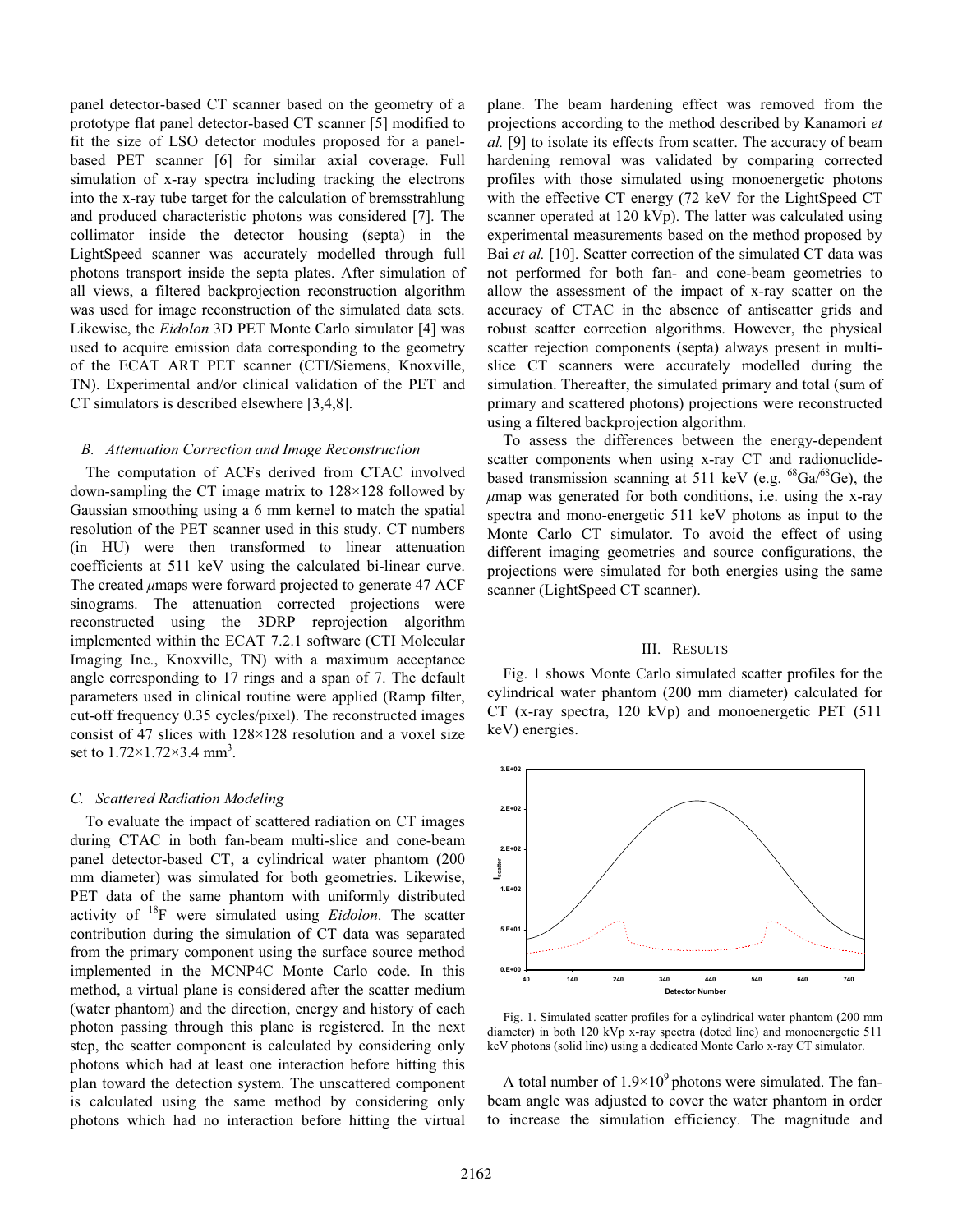spatial distribution of the scatter component for the x-ray spectra is quite different from the scatter component at 511 keV owing to the difference in terms of dominations by photoelectric and Compton interactions occurring in different energy ranges, which might preclude application of scatter correction algorithms developed for radionuclide transmission scanning to CT data even with appropriate rescaling [11].

The comparison of simulated attenuation profiles for primary and total projection data of the cylindrical water phantom in both fan- and cone-beam CT geometries is shown in Fig. 2a. It should be noted that the total profile for the conebeam CT was taken from the central elements of the flat panel detector for comparison with the fan-beam geometry. The maximum value for primary and total fan- and cone-beam profiles is 4.26, 4.13 and 3.61, respectively. The underestimation of attenuation profiles for the cone-beam geometry is the consequence of substantial contribution of scattered radiation. The central profile of the corresponding reconstructed CT images is shown in Fig. 2b. The typical cupping artifact apparent on the reconstructed images for the cone-beam geometry illustrates the important influence of scattered radiation on the quality of reconstructed CT images. It should be noted that the effect of beam hardening was removed from the profiles before reconstruction. The central profile of the corresponding CTAC-based *μ*map of the cylindrical water phantom at monoenergetic 511 keV photons is shown in Fig. 2c. The calculated linear attenuation coefficient in the central region of *μ*maps created from the primary, total fan-beam and cone-beam CT images is 0.0958, 0.0926 and 0.0782  $cm^{-1}$ , respectively. The latter value deviates considerably from the theoretical linear attenuation coefficient in water at 511 keV  $(0.096 \text{ cm}^{-1})$ . Fig. 2d compares central profiles of ACFs computed using calculated AC (CAC) based on the theoretical value of the linear attenuation coefficient of 511 keV photons in water and the generated *μ*maps using CTAC. The maximum ACF in the central part is 7.73, 7.64, 7.18 and 5.55 when using CAC and CTAC primary, total fanbeam and total cone-beam, respectively. This reveals that the contamination of CT data with scattered radiation in the absence of scatter removal underestimates the true ACFs in the





Fig. 2. Monte Carlo simulations of the cylindrical water phantom (200 mm diameter) in both fan- and cone-beam CT geometries showing: (a) attenuation profiles of primary and total events; (b) central profiles through reconstructed CT images; (c) central profiles through *μ*maps at 511 keV generated using the bi-linear transformation method; and (d) central profiles through ACF sinograms calculated from *μ*maps shown in (c).

centre of the cylindrical phantom by 7.3% and 28.2% for fanbeam and total cone-beam geometries, respectively.

The reconstructed images after attenuation correction of simulated emission data using the ACF sinograms calculated with different methods are shown in Fig. 3a. Fig. 3b shows central profiles of activity concentration from the reconstructed images. The average relative difference between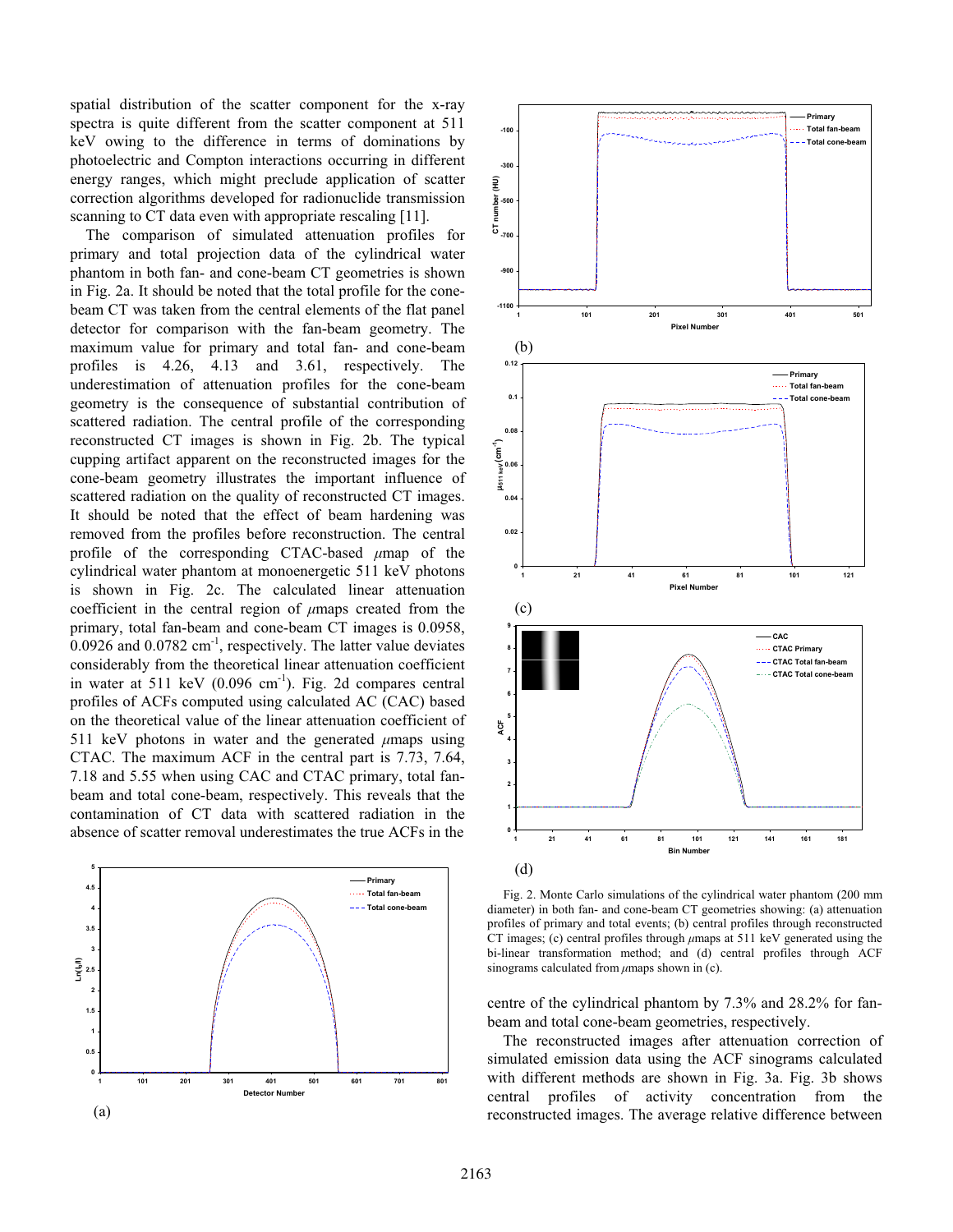the profiles drawn on images reconstructed using the different methods for deriving the CT-based attenuation map and CAC serving as gold standard is 1.58%, 7.98% and 30.18%, respectively.



Fig. 3. (a) Reconstructed images of Monte Carlo simulated emission data corrected for attenuation using from left to right: CAC, CTAC primary, CTAC total fan-beam and CTAC total cone-beam. (b) Central profile through images shown in (a).

## IV. DISCUSSION

PET/CT now has emerged as an important and cost-effective method of performing anatomical-functional correlations in a way that improves patient management. The adoption of this technology has been rapid, and it is anticipated that the next phase of PET/CT likely will combine 3-D PET with volumetric cone-beam CT. This study revealed that the contamination of CT data with scattered radiation could generate some additional uncertainties during quantitative analysis of PET images when using CTAC if the CT images are not corrected for scatter [11]. The magnitude of propagated errors resulting from contribution of scatter in CT images depends on the object size and its chemical composition and more importantly on the geometry of the CT scanner. The scatter component in the next generation of cone-beam CT scanners based on flat panel detector geometry is significant and should be addressed to keep technology moving forward.

The bell shape of the scatter profile at 511 keV (Fig. 1) is due to the fact that the dominant interaction in this energy is Compton forward scattering. The higher value in the centre of the profile is the consequence of increased probability of Compton scattering with increasing the attenuation length in the central area of the cylindrical water phantom. The two peaks visible on the scatter profile at CT energy are the result

of increasing the transmission probability of scattered photons with decreasing the attenuation length on the edges of the water phantom. It is worth to emphasize that the lower number of scattered photons in the centre of the profile for the CT energy is the result of either photoelectric absorption of incoming photons before undergoing Compton scattering or their absorption after Compton scattering. Although the amplitude of the scatter profile for 511 keV is higher, the acceptance of scattered photons in conventional radionuclide transmission scanning can be minimized by setting an appropriate energy discrimination window to reject scattered photons [12].

The underestimation of attenuation profiles for the conebeam geometry is due to the high contamination of projection data with scattered radiation (Fig. 2). The magnitude of this contamination is rather small for the fan-beam geometry owing to the fact that scattered photons are either absorbed in septa plates placed between the detector elements or do not hit the detector elements because of limited detector's aperture in the *z*-axis (4 cm in multi-slice scanners). The underestimation of attenuation profiles reduces CT numbers in the central area of reconstructed images and creates cupping artefacts. Consequently, cupping artefacts in CT images will result in the underestimation of linear attenuation coefficients in the central area of *μ*maps generated using CTAC and thus the ACFs to be used for attenuation correction of the emission data. The underestimation of ACFs will induce underestimation of activity concentration in the central area of PET images (Fig. 3). In this study, the magnitude of the scatter component in both commercial multi-slice and prototype flat panel detector geometries was assessed [13]. Moreover, the contribution of scattered radiation during CTAC of PET images was quantified and used to identify correction strategies for better management of deleterious scatter effect, especially for the new generation of flat panel detector-based cone-beam CT scanners that may be combined with future generation panelbased PET scanners [6] to bring in a new design for large axial field-of-view PET/CT.

#### V. CONCLUSION

The impact of x-ray scatter on the accuracy of CT-based attenuation correction in PET was studied using Monte Carlo simulation. The contribution of x-ray scatter during the CTAC procedure was quantified for commercially available multislice CT and prototype large area flat panel detector-based cone-beam CT scanners. The magnitude of scatter in CT images for the cone-beam geometry is significant and might create cupping artifacts in reconstructed PET images during CTAC; however, its effect is small for current generation multi-slice fan-beam CT scanners using septa between detector elements, but should preferably be corrected during CT reconstruction to avoid quantification bias. These results substantiate the important role of antiscatter collimation and robust scatter correction algorithms which certainly will be